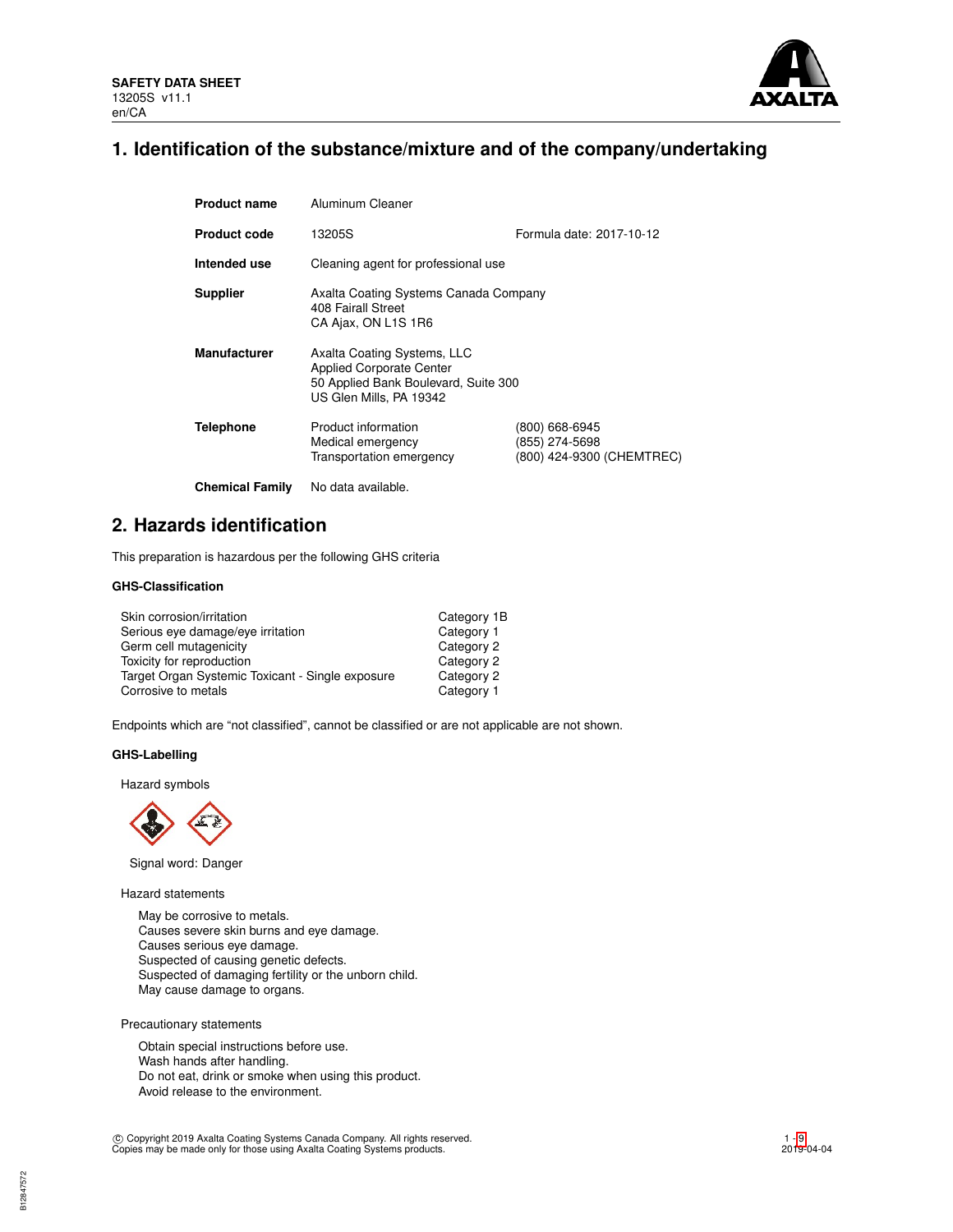

Wear eye protection/ face protection. Wear protective gloves/ protective clothing. IF SWALLOWED: Immediately call a POISON CENTER/doctor. IF ON SKIN: Wash with plenty of soap and water. IF IN EYES: Rinse cautiously with water for several minutes. Remove contact lenses, if present and easy to do. Continue rinsing. IF exposed or concerned: Get medical advice/ attention. Wash contaminated clothing before reuse. Absorb spillage to prevent material damage. Store locked up. Store in corrosive resistant/ .? container with a resistant inner liner. Dispose of contents/container in accordance with local regulations. Keep only in original packaging.

### **Other hazards which do not result in classification**

Intentional misuse by deliberately concentrating and inhaling the contents may be harmful or fatal.

**The following percentage of the mixture consists of ingredient(s) with unknown acute toxicity:**  $0 %$ 

# **3. Composition/information on ingredients**

mixture of solvents

### **Components**

| CAS-No.   | Chemical name                   | Concentration |
|-----------|---------------------------------|---------------|
| 111-76-2  | Ethylene glycol monobutyl ether | $10 - 30%$    |
| 7664-38-2 | Phosphoric acid                 | $10 - 30%$    |
| 9036-19-5 | Octylphenoxypolyethoxy ethanol  | $1 - 5%$      |
| 7789-23-3 | Potassium fluoride              | $1 - 5%$      |

Actual concentration ranges withheld as a trade secret. Non-regulated ingredients 50 - 60%

# **4. First aid measures**

### **Eye contact**

Remove contact lenses. Irrigate copiously with clean, fresh water for at least 15 minutes, holding the eyelids apart. Seek medical advice.

### **Skin contact**

Do NOT use solvents or thinners. Take off all contaminated clothing immediately. Wash skin thoroughly with soap and water or use recognized skin cleanser. If skin irritation persists, call a physician.

### **Inhalation**

Avoid inhalation of vapour or mist. Move to fresh air in case of accidental inhalation of vapours. If breathing is irregular or stopped, administer artificial respiration. If unconscious place in recovery position and seek medical advice. If symptoms persist, call a physician.

### **Ingestion**

If swallowed, seek medical advice immediately and show this safety data sheet (SDS) or product label. Do NOT induce vomiting. Keep at rest.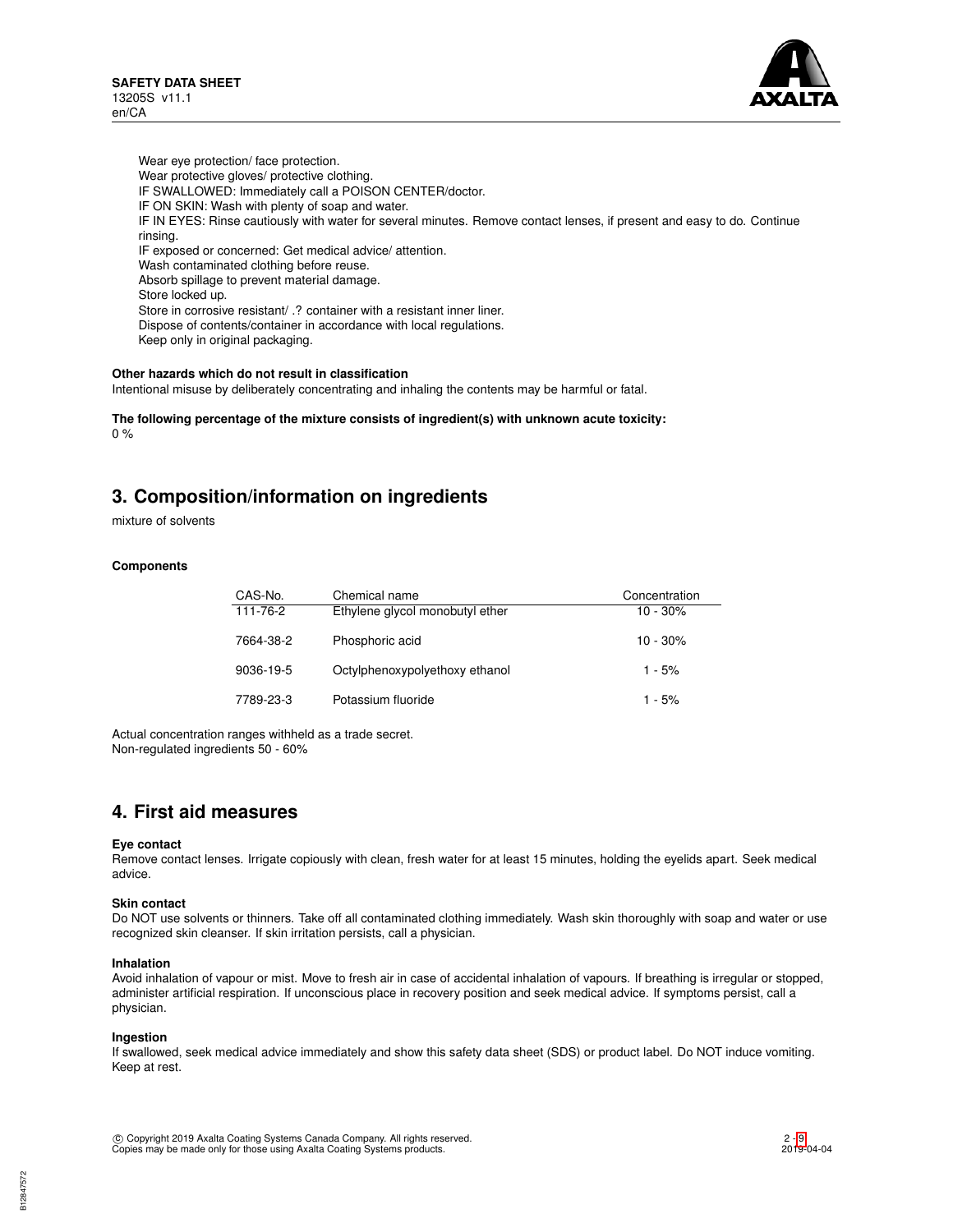

### **Most Important Symptoms/effects, acute and delayed**

### **Inhalation**

May cause nose and throat irritation. May cause nervous system depression characterized by the following progressive steps: headache, dizziness, nausea, staggering gait, confusion, unconsciousness. Reports have associated repeated and prolonged overexposure to solvents with permanent brain and nervous system damage.

### **Ingestion**

May result in gastrointestinal distress.

### **Skin or eye contact**

May cause irritation or burning of the eyes. Repeated or prolonged liquid contact may cause skin irritation with discomfort and dermatitis.

### **Indication of Immediate medical attention and special treatment needed if necessary**

No data available on the product. See section 3 and 11 for hazardous ingredients found in the product.

# **5. Firefighting measures**

#### **Suitable extinguishing media**

Universal aqueous film-forming foam, Carbon dioxide (CO2), Dry chemical

# **Extinguishing media which shall not be used for safety reasons**

High volume water jet

### **Hazardous combustion products**

CO, CO2, smoke, and oxides of any heavy metals that are reported in "Composition, Information on Ingredients" section.

### **Fire and Explosion Hazards**

No data available

### **Special Protective Equipment and Fire Fighting Procedures**

Full protective flameproof clothing should be worn as appropriate. Wear self-contained breathing apparatus for firefighting if necessary. In the event of fire, cool tanks with water spray. Do not allow run-off from fire fighting to enter public sewer systems or public waterways.

# **6. Accidental release measures**

# **Procedures for cleaning up spills or leaks**

Ventilate area. If heated above the flashpoint, remove sources of ignition. Prevent skin and eye contact and breathing of vapor. Wear a properly fitted air-purifying respirator with organic vapor cartridges (NIOSH approved TC-23C), eye protection, gloves and protective clothing. Confine, remove with inert absorbent, and dispose of properly.

### **Environmental precautions**

Do not let product enter drains. Notify the respective authorities in accordance with local law in the case of contamination of rivers, lakes or waste water systems.

# **7. Handling and storage**

# **Precautions for safe handling**

Observe label precautions. Close container after each use. If heated above its flash point, this must be handled as if it were a flammable liquid. Do not transfer contents to bottles or unlabeled containers. Wash thoroughly after handling and before eating or smoking. Do not freeze. If material is a coating: do not sand, flame cut, braze or weld dry coating without a NIOSH approved air purifying respirator with particulate filters or appropriate ventilation , and gloves. Combustible dust clouds may be created where operations produce fine material (dust). Avoid formation of significant deposits of material as they may become airborne and form combustible dust clouds. Build up of fine material should be cleaned using gentle sweeping or vacuuming in accordance with best practices. Cleaning methods (e.g. compressed air) which can generate potentially combustible dust clouds should not be used.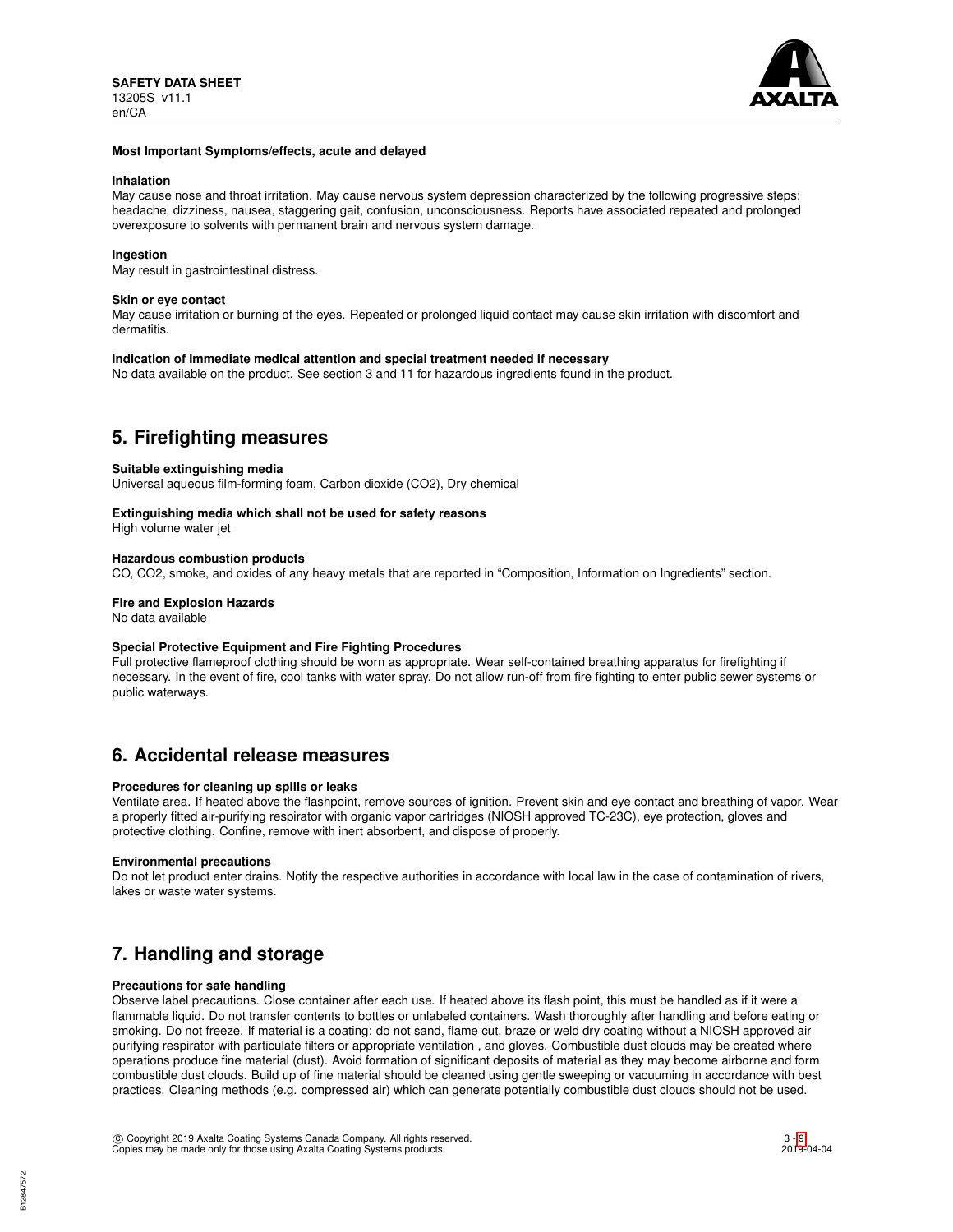

### **Advice on protection against fire and explosion**

Solvent vapours are heavier than air and may spread along floors. Vapors may form explosive mixtures with air and will burn when an ignition source is present. Always keep in containers of same material as the original one. Never use pressure to empty container: container is not a pressure vessel. The accumulation of contaminated rags may result in spontaneous combustion. Good housekeeping standards and regular safe removal of waste materials will minimize the risks of spontaneous combustion and other fire hazards.

# **Storage**

#### **Requirements for storage areas and containers**

Observe label precautions. Store in a dry, well ventilated place away from sources of heat, ignition and direct sunlight. No smoking. Prevent unauthorized access. Containers which are opened must be carefully resealed and kept upright to prevent leakage.

### **Advice on common storage**

Store separately from oxidizing agents and strongly alkaline and strongly acidic materials.

# **8. Exposure controls/personal protection**

### **Engineering controls and work practices**

Provide adequate ventilation.This should be achieved by a good general extraction and -if practically feasible- by the use of a local exhaust ventilation.If these are not sufficient to maintain concentrations of particulates and solvent vapour below the OEL, suitable respiratory protection must be worn.

### **National occupational exposure limits**

| CAS-No.                        | Chemical name                   | Source Time                             | Type                             | Value                                     | Note                              |
|--------------------------------|---------------------------------|-----------------------------------------|----------------------------------|-------------------------------------------|-----------------------------------|
| 111-76-2                       | Ethylene glycol monobutyl ether | OSHA 8 hr                               | TWA                              | 50 ppm                                    | <b>Skin</b>                       |
| 7664-38-2                      | Phosphoric acid                 | ACGIH 15 min<br>ACGIH 8 hr<br>OSHA 8 hr | <b>STEL</b><br>TWA<br><b>TWA</b> | $3 \,\mathrm{mg/m}$<br>1 mg/m3<br>1 mg/m3 |                                   |
| 7789-23-3<br>Glossary          | Potassium fluoride              | ACGIH 8 hr                              | <b>TWA</b>                       |                                           | $2.5 \,\mathrm{mg/m}$ as fluorine |
| CEIL<br>Ceiling exposure limit |                                 |                                         |                                  |                                           |                                   |

STEL Short term exposure limit

TWA Time weighted average

TWAE Time-Weighted Average

#### **Protective equipment**

Personal protective equipment should be worn to prevent contact with eyes, skin or clothing.

# **Respiratory protection**

Do not breathe vapors or mists. Wear a properly fitted air-purifying respirator with organic vapor cartridges (NIOSH approved TC-23C) and particulate filter (NIOSH TC-84A) during application and until all vapors and spray mists are exhausted. In confined spaces, or in situations where continuous spray operations are typical, or if proper air-purifying respirator fit is not possible, wear a positive pressure, supplied-air respirator (NIOSH TC-19C). In all cases, follow respirator manufacturer's directions for respirator use. Do not permit anyone without protection in the painting area.

### **Eye protection**

Desirable in all industrial situations. Goggles are preferred to prevent eye irritation. If safety glasses are substituted, include splash guard or side shields.

### **Skin and body protection**

Neoprene gloves and coveralls are recommended.

### **Hygiene measures**

Wash skin thoroughly with soap and water or use recognized skin cleanser. Do NOT use solvents or thinners.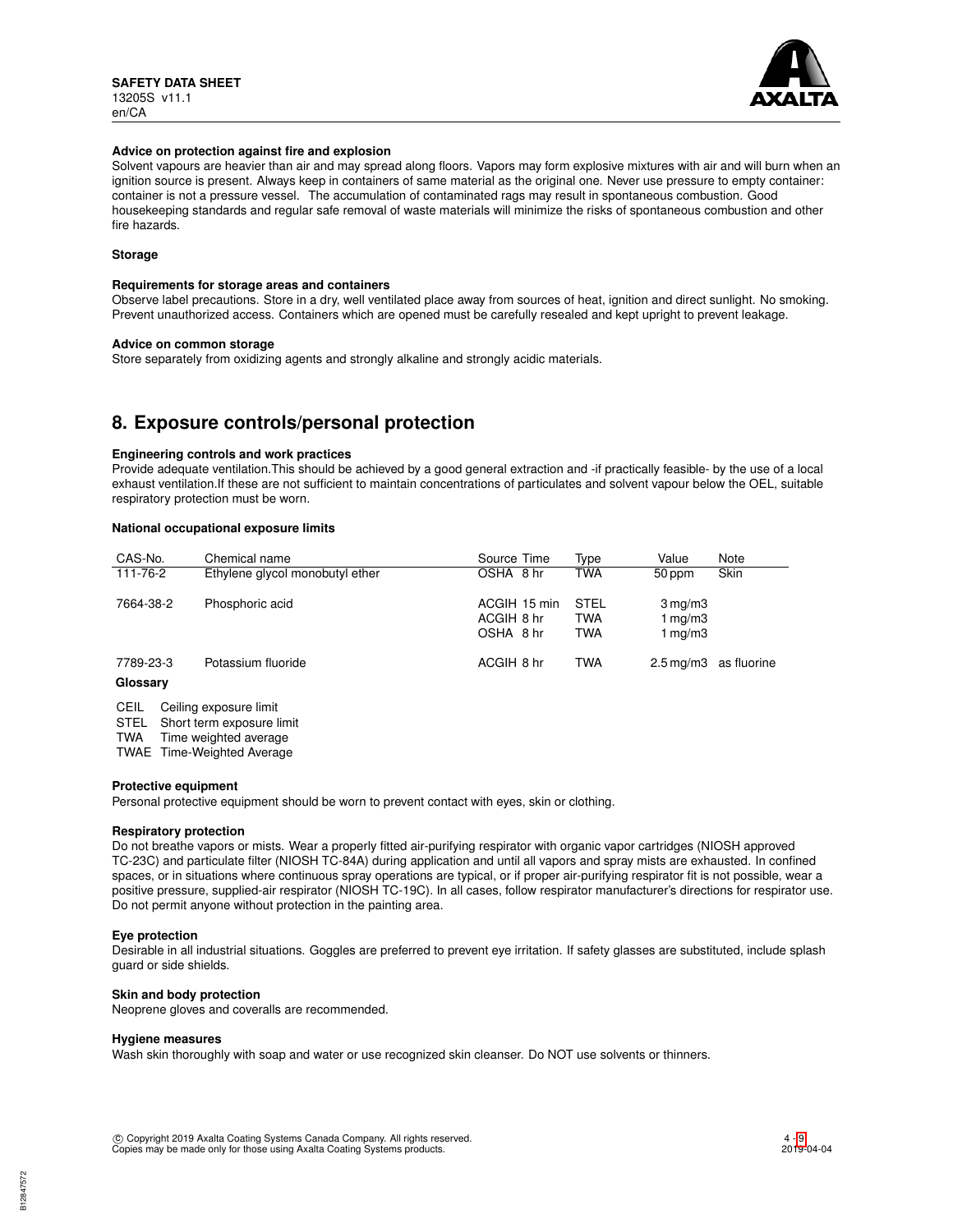**SAFETY DATA SHEET** 13205S v11.1 en/CA



**Environmental exposure controls** Do not let product enter drains.

# **9. Physical and chemical properties**

### **Appearance**

**Form:** liquid **Colour:** clear

| Flash point                                     | Not applicable.           |                  |
|-------------------------------------------------|---------------------------|------------------|
| Lower Explosive Limit                           | $1.1\%$                   |                  |
| Upper Explosive Limit                           | 10.6%                     |                  |
| Evaporation rate                                | Slower than Ether         |                  |
| Vapor pressure of principal solvent             | 0.2 hPa                   |                  |
| Solubility of Solvent In Water                  | completely miscible       |                  |
| Vapor density of principal solvent (Air $= 1$ ) | 0.6                       |                  |
| Approx. Boiling Range                           | 100 $^{\circ}$ C          |                  |
| Approx. Freezing Range                          | $-70 - 21 °C$             |                  |
| Gallon Weight (lbs/gal)                         | 9.33                      |                  |
| Specific Gravity                                | 1.12                      |                  |
| Percent Volatile By Volume                      | 84.26%                    |                  |
| Percent Volatile By Weight                      | 73.66%                    |                  |
| Percent Solids By Volume                        | 15.74%                    |                  |
| Percent Solids By Weight                        | 26.34%                    |                  |
| pH (waterborne systems only)                    | No data available.        |                  |
| Partition coefficient: n-octanol/water          | No data available         |                  |
| Ignition temperature                            | $224\,^{\circ}\mathrm{C}$ | <b>DIN 51794</b> |
| Decomposition temperature                       | Not applicable.           |                  |
| Viscosity (23 $^{\circ}$ C)                     | Not applicable.           | ISO 2431-1993    |
|                                                 |                           |                  |

# **10. Stability and reactivity**

**Stability**

Stable

## **Conditions to avoid**

Stable under recommended storage and handling conditions (see section 7).

# **Materials to avoid**

None reasonably foreseeable.

# **Hazardous decomposition products**

The product contains components which at higher temperatures can release oxides of phosphorus. When exposed to high temperatures may produce hazardous decomposition products such as carbon monoxide and dioxide, smoke, oxides of nitrogen.

## **Hazardous Polymerization**

Will not occur.

# **Sensitivity to Static Discharge**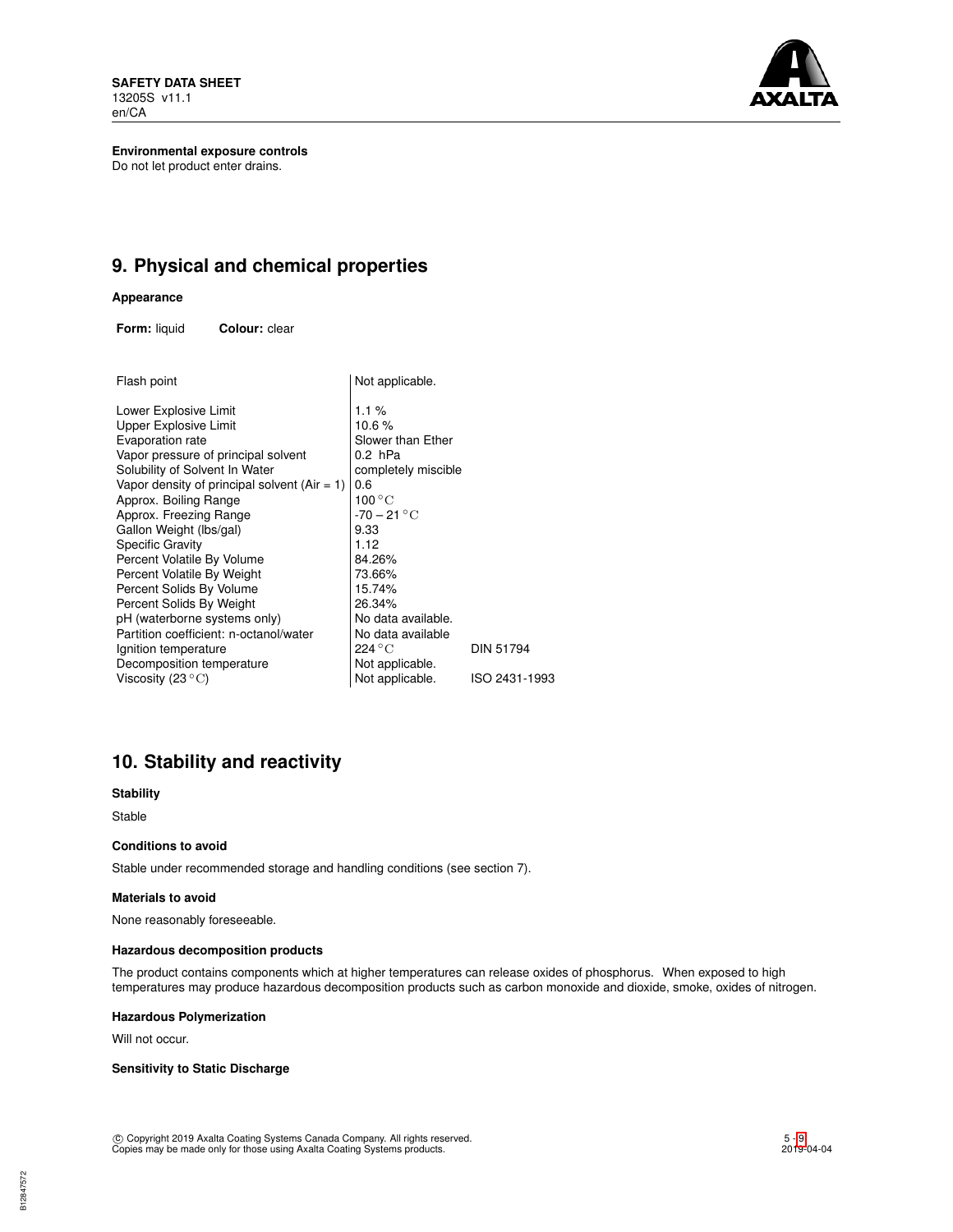

If heated above the flash point, solvent vapors in air may explode if static grounding and bonding is not used during transfer of this product.

# **Sensitivity to Mechanical Impact**

None known.

# **11. Toxicological information**

# **Information on likely routes of exposure**

### **Inhalation**

May cause nose and throat irritation. May cause nervous system depression characterized by the following progressive steps: headache, dizziness, nausea, staggering gait, confusion, unconsciousness. Reports have associated repeated and prolonged overexposure to solvents with permanent brain and nervous system damage.

#### **Ingestion**

May result in gastrointestinal distress.

#### **Skin or eye contact**

May cause irritation or burning of the eyes. Repeated or prolonged liquid contact may cause skin irritation with discomfort and dermatitis.

#### **Delayed and immediate effects and also chronic effects from short and long term exposure:**

### **Acute oral toxicity**

Not classified according to GHS criteria

# **Acute dermal toxicity**

not hazardous

### **Acute inhalation toxicity** not hazardous

% of unknown composition: 0 %

### **Skin corrosion/irritation**

|                                                                              | Ethylene glycol monobutyl ether<br>Phosphoric acid<br>Potassium fluoride                           | Category 2<br>Category 1B<br>Category 1C |
|------------------------------------------------------------------------------|----------------------------------------------------------------------------------------------------|------------------------------------------|
| Serious eye damage/eye irritation                                            |                                                                                                    |                                          |
|                                                                              | Ethylene glycol monobutyl ether<br>Octylphenoxypolyethoxy ethanol Category 1<br>Potassium fluoride | Category 2A<br>Category 1                |
| <b>Respiratory sensitisation</b><br>Not classified according to GHS criteria |                                                                                                    |                                          |
| <b>Skin sensitisation</b><br>Not classified according to GHS criteria        |                                                                                                    |                                          |

# **Germ cell mutagenicity**

B12847572

Potassium fluoride Category 2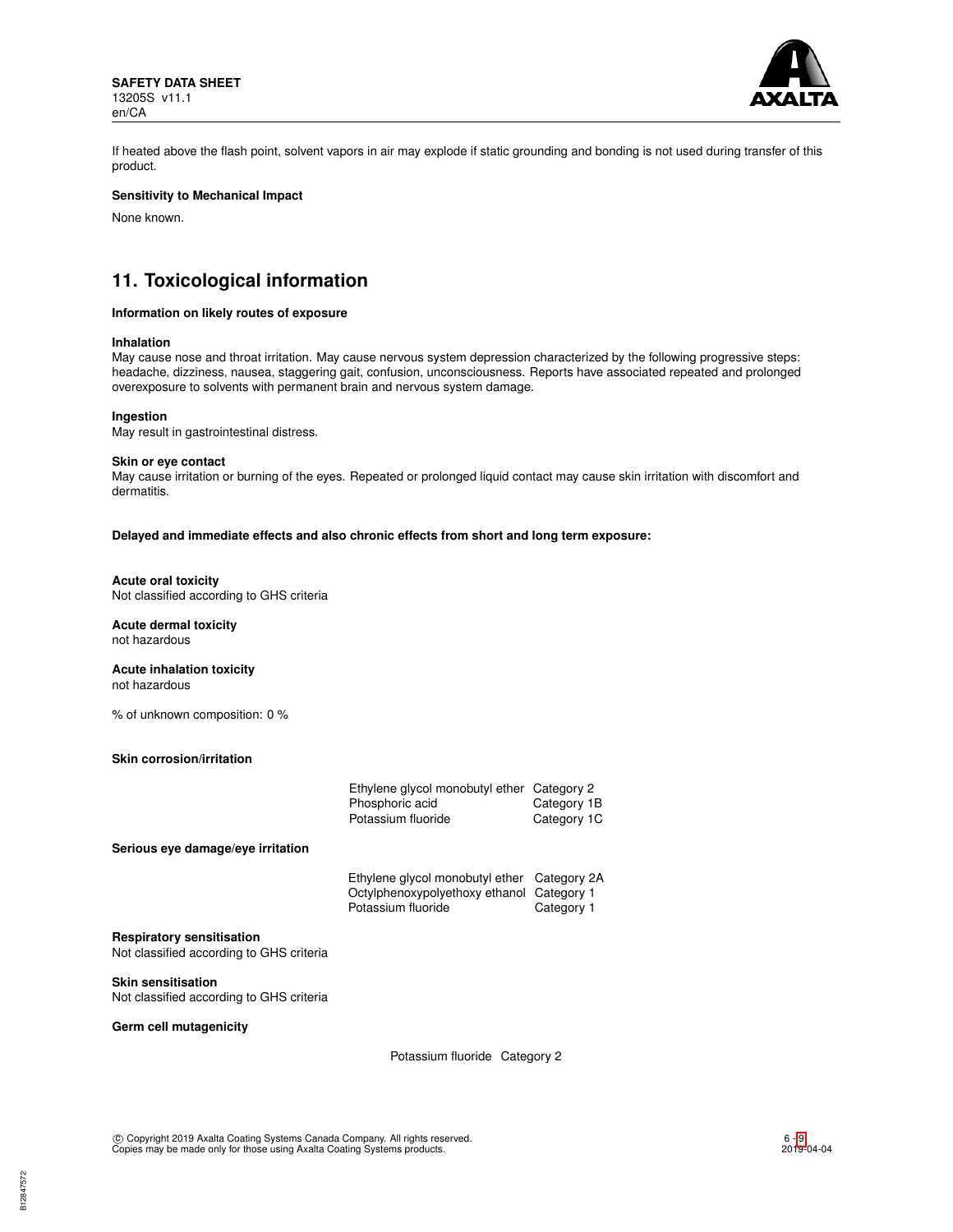

**Carcinogenicity** Not classified according to GHS criteria

**Toxicity for reproduction**

Potassium fluoride Category 2

**Target Organ Systemic Toxicant - Single exposure** No data available.

**Target Organ Systemic Toxicant - Repeated exposure** Not classified according to GHS criteria

**Aspiration toxicity** Not classified according to GHS criteria

**Numerical measures of toxicity (acute toxicity estimation (ATE),etc. )** No information available.

**Symptoms related to the physical, chemical and toxicological characteristics** No information available.

# **12. Ecological information**

There are no data available on the product itself. The product should not be allowed to enter drains or watercourses.

# **13. Disposal considerations**

### **Provincial Waste Classification**

Check appropriate provincial and local waste disposal regulations for proper classifications.

# **Waste Disposal Method**

Do not allow material to contaminate ground water systems. Incinerate or otherwise dispose of waste material in accordance with Federal, State, Provincial, and local requirements. Do not incinerate in closed containers.

# **14. Transport information**

### **International transport regulations**

### **IMDG (Sea transport)**

| UN number:                               | 1760                                  |
|------------------------------------------|---------------------------------------|
| Proper shipping name:                    | CORROSIVE LIQUID, N.O.S.              |
|                                          | (Phosphoric acid; Potassium fluoride) |
| Hazard Class:                            | 8                                     |
| Subsidiary Hazard Class: Not applicable. |                                       |
| Packing group:                           | Ш                                     |
| Marine Pollutant:                        | no                                    |

# **ICAO/IATA (Air transport)**

| 1760                                     |
|------------------------------------------|
| CORROSIVE LIQUID, N.O.S.                 |
| (Phosphoric acid; Potassium fluoride)    |
| 8                                        |
| Subsidiary Hazard Class: Not applicable. |
| Ш                                        |
|                                          |

## **TDG**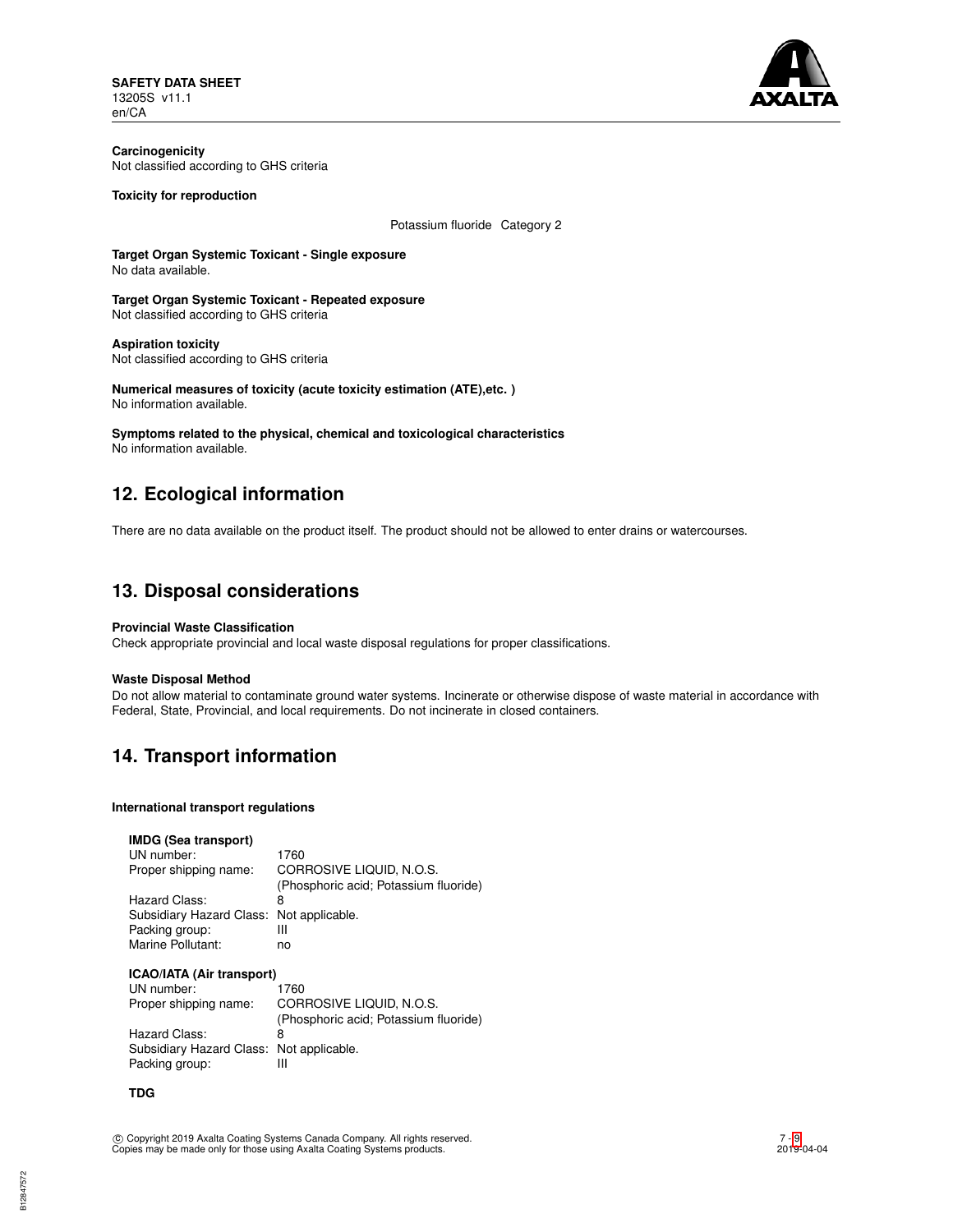

| UN number:                               | 1760                                  |
|------------------------------------------|---------------------------------------|
| Proper shipping name:                    | CORROSIVE LIQUID, N.O.S.              |
|                                          | (Phosphoric acid; Potassium fluoride) |
| Hazard Class:                            | 8                                     |
| Subsidiary Hazard Class: Not applicable. |                                       |
| Packing group:                           | Ш                                     |

# **Matters needing attention for transportation**

Confirm that there is no breakage, corrosion, or leakage from the container before shipping. Be sure to prevent damage to cargo by loading so as to avoid falling, dropping, or collapse. Ship in appropriate containers with denotation of the content in accordance with the relevant statutes and rules.

# **15. Regulatory information**

### **TSCA Status**

In compliance with TSCA Inventory requirements for commercial purposes.

### **DSL Status**

All components of the mixture are listed on the DSL.

## **Photochemical Reactivity**

Non-photochemically reactive

# **Regulatory information**

|                                      |     |       |     |                   |     | CERCLA CAA |            |
|--------------------------------------|-----|-------|-----|-------------------|-----|------------|------------|
| CAS # Ingredient                     | 302 | TPQ.  | RQ. | 311/312           | 313 | RQ(lbs)    | <b>HAP</b> |
| 111-76-2 Ethylene glycol monobutyl N |     | NR NR |     | A.C.F             |     | NR.        | N          |
| ether                                |     |       |     |                   |     |            |            |
| 7664-38-2 Phosphoric acid            | N   | NR NR |     | N                 | N   | 5.000      | -N         |
| 9036-19-5 Octylphenoxypolyethoxy     | N   |       |     | NR NR A,C,F,N,P,R | N   | <b>NR</b>  | N          |
| ethanol                              |     |       |     |                   |     |            |            |
| 7789-23-3 Potassium fluoride         | N   | NR.   | NR. |                   | N   |            | N          |

# **Key:**

| <b>EPCRA</b>                                            | Emergency Planning and Community Right-to-know Act (aka Title III, SARA)                                                                                                                                                                       |                                                                           |  |
|---------------------------------------------------------|------------------------------------------------------------------------------------------------------------------------------------------------------------------------------------------------------------------------------------------------|---------------------------------------------------------------------------|--|
| 302                                                     | Extremely hazardous substances                                                                                                                                                                                                                 |                                                                           |  |
| $311/312$ Categories $F =$ Fire Hazard                  | $R =$ Reactivity Hazard $C =$ Chronic Hazard<br>P = Pressure Related Hazard                                                                                                                                                                    | $A = Acute$ Hazard                                                        |  |
| 313 Information                                         | Section 313 Supplier Notification - The chemicals listed above with<br>a 'Y' in the 313 column are subject to reporting requirements of<br>Section 313 of the Emergency Planning and Community<br>Right-to-Know act of 1986 and of 40 CFR 372. |                                                                           |  |
| CERCLA<br><b>HAP</b><br><b>TPQ</b><br>RQ.<br>NA.<br>NR. | Listed as a Clean Air Act Hazardous Air Pollutant.<br>Threshold Planning Quantity.<br><b>Reportable Quantity</b><br>not available<br>not regulated                                                                                             | Comprehensive Emergency Response, Compensation and Liability Act of 1980. |  |